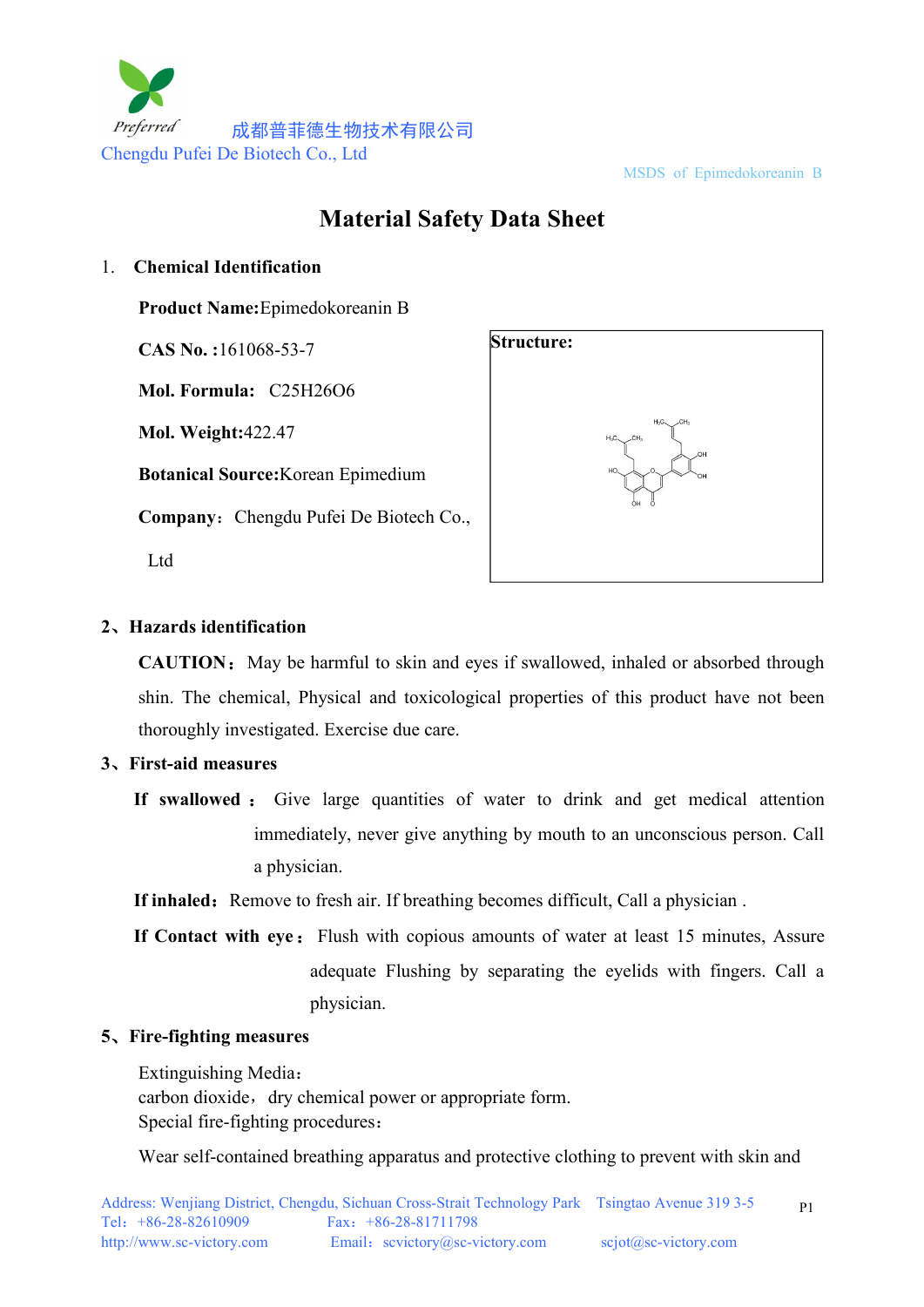MSDS of Epimedokoreanin B



eyes. Full turnout gear.

Unusual fire and explosions hazard:

Not considered to be a fire hazard nor an explosions hazard.

## **6**、**Accidental release measures**

Wear respirator, chemical safety goggles, rubber boots and heavy rubber gloves.

Sweep up, place in a bag and hold for waste disposal.

Avoid raising dust. Pickup and place in a suitable container for disposal in a method that does not generate dust.

Ventilate area and wash spill site after material pickup is complete.

# **7**、**Handing and storage**

Store in a cool  $(0-10\text{°C})$  and desiccated environment and protected from light.

Containers of this material may be hazardous when empty since they retain product residues (dust, solids); observe all warnings and precautions listed for the product.

# **8**、**Exposure controls/personal protection**

NIOSH/MSHA-approved respirator.

Mechanical exhaust.

Compatible chemical-resistant gloves.

Chemical safety goggles.

## **9**、**Physical and chemical properties**

Physical state :Yellow powder

Color : Yellow powder

Molecular Weight :422.47

Solubility:Soluble in methanol, ethanol, DMSO and other organic solvents.

# **10**、**Stability and reactivity**

Stability:

They all stable under ordinary conditions of use and storage.

Hazardous combustion or decomposition products:

Not yet available.

Hazardous Polymerization:

Not yet available.